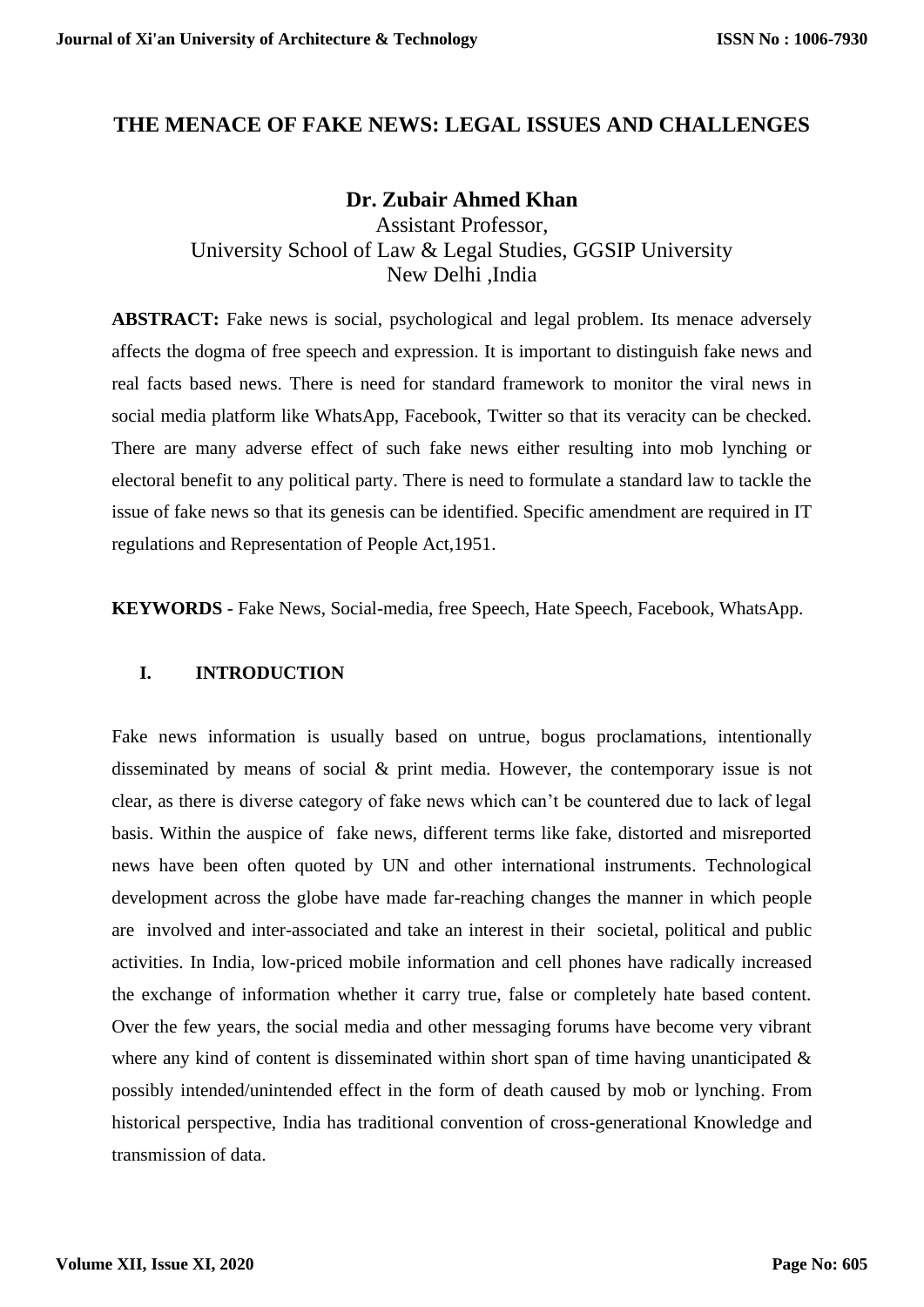The Indian societal paradigm is based upon collectivism where enormous number of individuals will characterize and recognize themselves comparable to a gathering or an assortment of convictions as opposed to underscoring on absolutely singular premise. In current occasions, these qualities appear to have made an open door for an environment which encourage deception, misreporting of facts, manipulations of information  $\&$  it is additionally enhanced & aggravated with technological usage. The makers of ''misreporting & manipulation of facts'' in India broadly consists of excessive group cohesiveness, psychological group-think which are over-dependent upon interpersonal correspondence and conformity to majorly accepted view.

With better accessibility of internet and portable cell-phone expanding exponentially, such correspondence has result into online portals of enormous data sharing. It is utilized as a prolific basis for creating data by makers who may have fluctuated inspirations including polarizing issues and making a dread related tension which exploit acknowledged valuebased conviction and frameworks. News forums depicting information which is lined up with its concerned associations, priorities and common residents who disseminate such data deliberately or unexpectedly just exasperates the results of unsubstantiated information..Fake news is characterized as purposely deceptive report delivered for financial profit which disseminate via web-based medium because of the absence of viable section bar to media management and administration.It has been noted & observed that users of social networking platforms construct their own personalized echo-chamber. Such group based interactive platform filter information-based people who are largely suited to particular political opinion, ideology. These social media-oriented participants are keen to connect compatible and alike people in various online groups irrespective of their territorial space between them. Most of such active participants/users added each other as friends in famous social networking platforms like Facebook, twitter, etc. Their respective opinion is often followed, liked, shared on these web platforms. Such kind of reverberated outlook uncovers the fact that users of social media/social networking platforms are usually float away from the real facts.

The occurrence of falsification and misstatement is the consequence of the explanation of and exchange between media, monetary interests and political authority. A nexus or web of active users, that try to coordinate the suppositions/convictions/view of general people, particularly related to political leaders by vote based process, has become focus of attention. There are few expert researchers who observed that the kind of eco-chamber prevalent in social networking platforms, are totally alike to the development and transmission of irresistible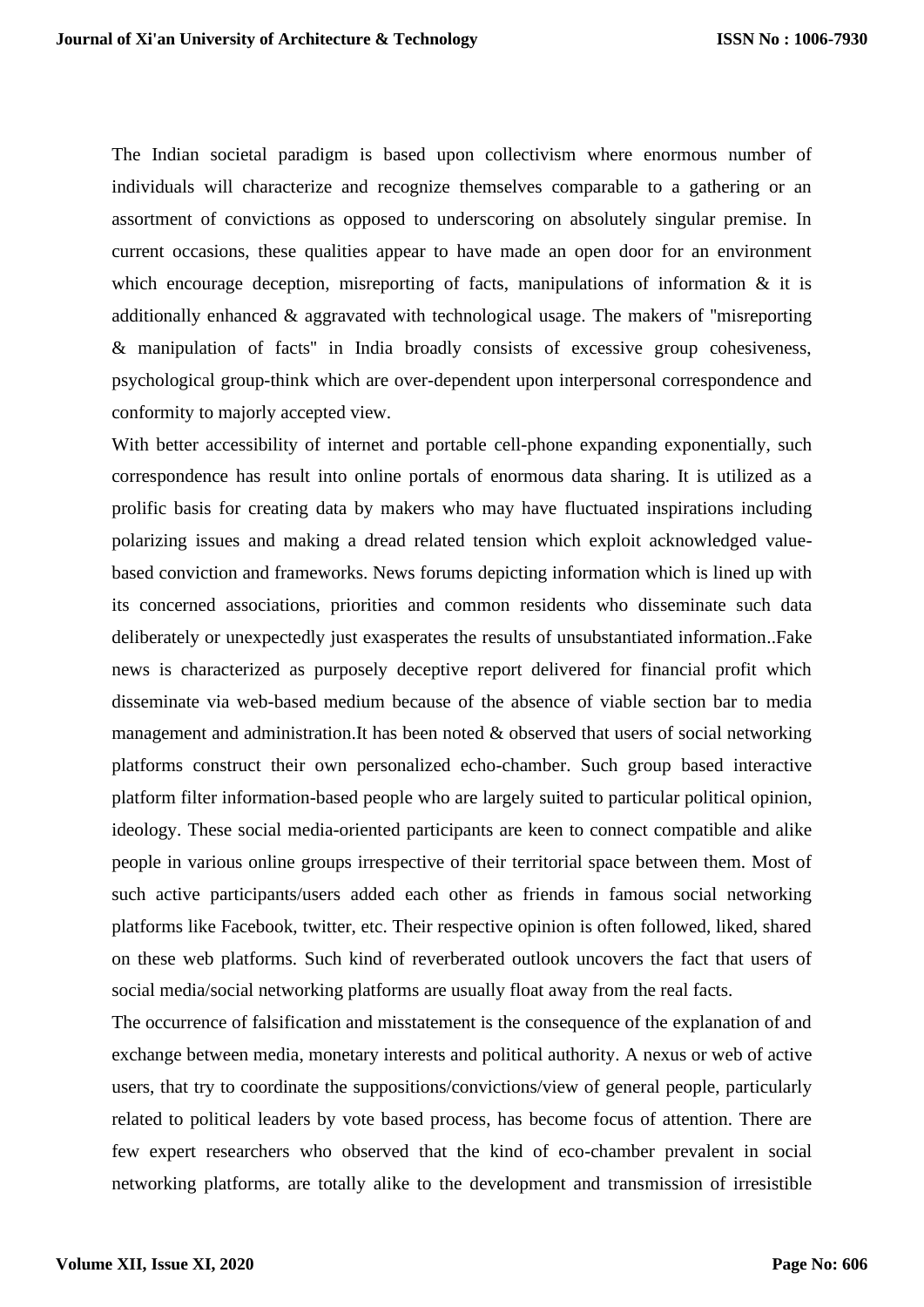maladies, and to evade the far-reaching misstatement  $\&$  misrepresentation, there is a requirement for comprehensive scrutiny and examination of dissemination. There is no doubt that Fake news is fanning out quickly, compromising with democratic values and generating disarray within social media users.

#### **II. THE PROLIFERATION OF FAKE NEWS**

The huge elevation in the proliferation of fake news, particularly in India, is because of three reasons. Firstly, fake news has become instrument for structured ideological groups to influence voters and impact the law-based procedure through the exponential mushrooming of distortion and fabrication. Secondly, India has the differentiation of having the most moderate internet plan across the globe presently. It also implies that the individual financial expenses in spreading and sending such messages don't have any such hindrance to fast correspondence of bogus news. Thirdly, one of the most significant element in the proliferation of fake news is the expanded utilization of privately encoded applications like WhatsApp & Facebook, Twitter, whose organizational framework blossom with "viral substance" which have the eye-catching and manifest character. Such information/material is of thrilling, atomizing, subversive and provocative character. The failure of such applications to regulate such information/ material to guarantee that only information which is precise is flowed among its members further worsens the issue. The issue of fake news contains complexities and subtlety and so necessitates a contemporary and multi-level strategy to counter such menace, rather than the application of prohibitions, bans and restriction via legislation. The appropriate response is not actually based upon jeopardizing free discourse and liberty of press, instead states have to reliably put their resources into conscious awareness of voters, literacy based program for voters and vibrant ambiance for basic intuition for general evaluative/analytical reflection of thoughts as followed and practiced in few European nations through creation of basic framework to have intended results by educational scheme.

It escalates from fountainhead to social media users by an intricate regime of websites, media platforms, e- programs. Such segregating structure engage social media users with sharing and facilitating different kind of manipulations leading to misinformation. Such polarization often aggravated due to societal hegemony and unfriendliness. There are certain aggravated factors like particular manifestation and bias leads to exposure of messages and these hoaxes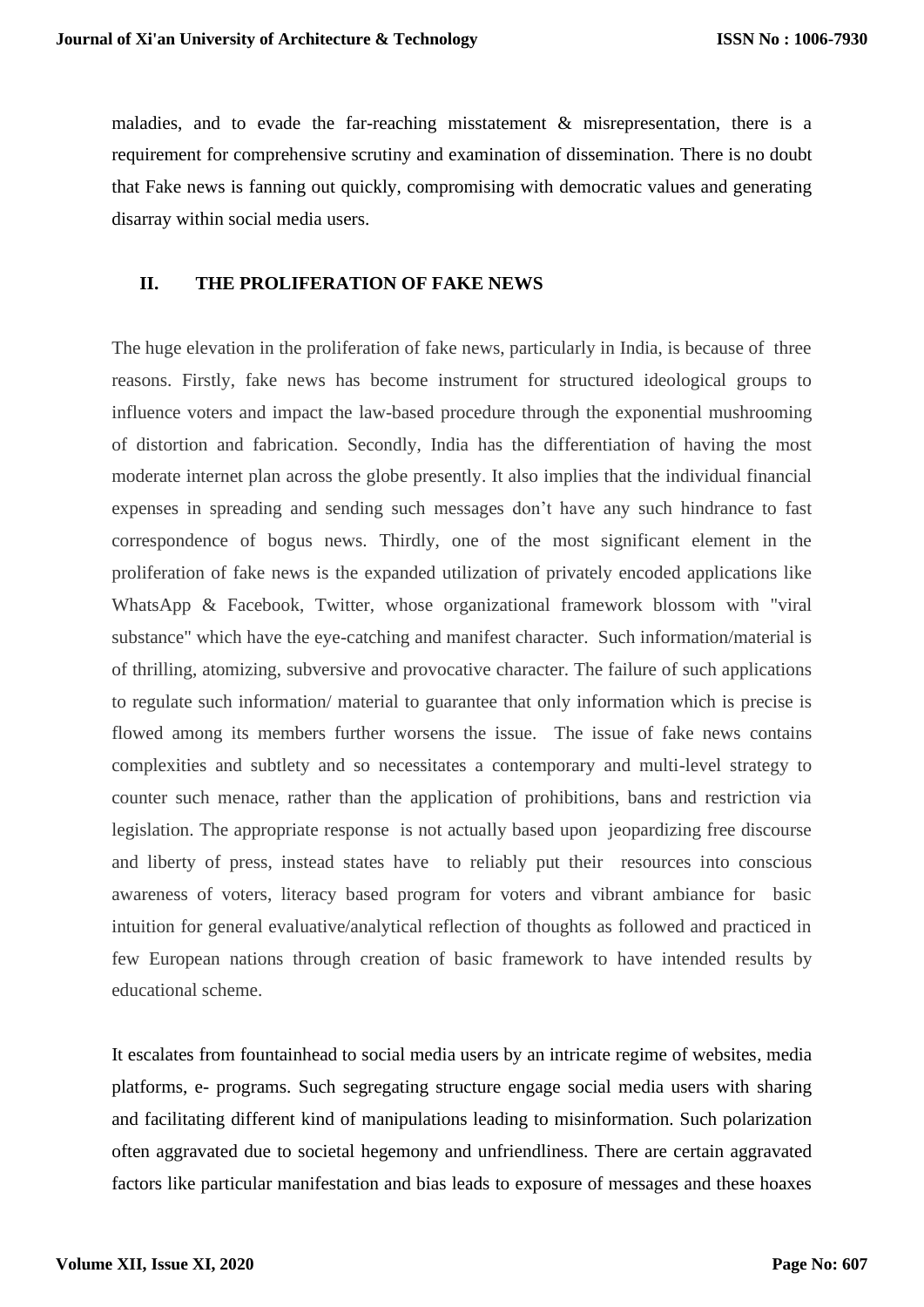go viral successfully. In such circumstances, it is possible that many social-media users are also selective of their target on influential individuals and disseminate misinformation about them. Such malicious content may attract political group of different affiliations & ideology. It is true that such of kind of misuse of social media bring paradigm shift in various political dimensions and electoral process.It is not necessary that every news including dissemination of correct information and fake news would become viral simply because it has been shared by few persons. It is possible that such message or information might be propagated further by luminaries and media instrumentalities having numerous followers, which reach to larger public fulfilling the objective of such misinformation. There is no denial over the fact that the fake message/information shared in social media & other sources, are usually articulated in such a way that common people considered it credible piece of information and they doesn't able to differentiate between truth and distorted/false facts considering the nature , quality of information. So, there is strong likelihood that people share and propagate such news/information depending upon their social/political/economic beliefs.

In every political spectrum, the influence of substantial political organizations at every level helps in making and propagating chain of misinformation due to various factors. Such misinformation is not merely based upon on certain level of misunderstanding or misconception, but rather it consists of organized, mobilized and planned drive which may serve a specific political or profit-oriented objective. For example, the Britishers executed a strong drive against fake news/misinformation about alleged German brutality during World War so that strong public perception could be mobilized and created against Germany. But such endeavours backfired as the reminiscence of such fake news result into public distrust when news of massacre was circulated.

#### **III. THE CONCEPT OF FREE SPEECH UNDER INDIAN CONSTITUTION**

The Indian Constitution in its Article 19 (1) express about freedom of speech and assertion for all citizens. Such freedom of speech connotes right of having free assertion, manifestation, opinions, with own belief in any mode. The expression also include dissemination, notification and publicizing freely of content in the press. Emancipated and unobstructed production of ideas, opinion is required aspiration and it could be achieved through usage of press or social-media. Thus, importance also has been given to the freedom of dissemination. Such kind of rights also include privilege of propagation as well as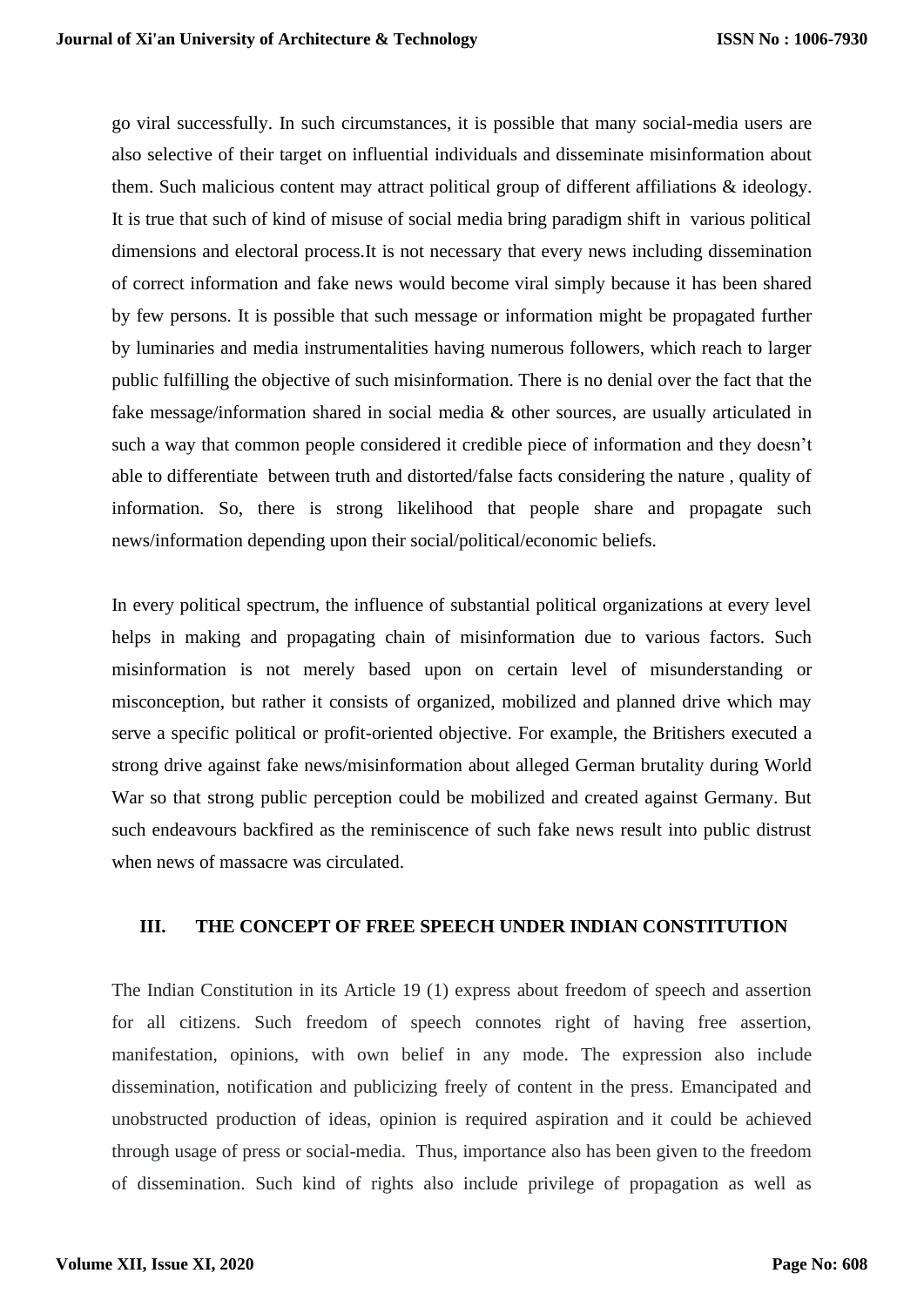publications. Various Court also interpreted this article in a sensitive manner and articulated it with maturity considering the principle of natural justice and balance of rights. Right of expression also applicable in print media and social media. Though, it is clear this article is not really absolute as Article 19(2) put equitable restriction where application of such right won't be exist especially in matter of public peace, decency, moral ethics, national security, sovereignty or anything which is contempt of court or defamatory statements/gestures & incitement-based subject-matter. There is no doubt that this list is comprehensive in nature and there can be numerous justifications as to how it can be related and pertinent to any of these grounds.

There are many existing provisions in Indian Penal Code and legislations on prohibitions inciting riots, defamations, obscenity, scandalous statements made to public servants or against courts. Fake news could be regulated by state if direct link could be proved with either above existing provisions and legislations and appropriate section can be invoked. However, it is important to comprehend as to why the state wish to regulate and prevent fake news. How come the false information/misinformation become a serious problem? What could be possible consequences? How it could be related to Article 19(2) of the Constitution. Examples of false public alarm, rising cases of mob lynching, obscene memes, getting unjust political benefit for election, morphing photos with anyone and putting it social media are major concern. In those situations, police will start investigation looking for invoking provisions of IPC against such crimes, but the cause and motive of false information/misinformation are unlikely to be introspected because such misinformation doesn't fit into any appropriate section of IPC. Hate speech is no doubt altogether a different offence having numerous social and economic implications in any vulnerable and civil society. A hate speech could be directed and detrimental to any particular religion, caste, community, sect, region or any group of people where malicious propaganda was spread over social-media or print media. Such propaganda is usually based upon certain zealotry belief which raises mud-slinging online on anyone. It may also incite people to commit violence on any level violating number of offences. It is true, every case of hate speech doesn't necessarily includethe element of fake news/ spurious information either in any social discussion or political discourse on any platform. But, whenever there is assimilation of hate speech and fake news, the worst kind of ramification depends upon the nature of provoked message and impact of mobilization of public. For instance, there are number of cases where a group of people influenced by any false basis of propaganda, commit grievous hurt or murder any person with a belief that they are doing mob justice. In such cases of mob justice,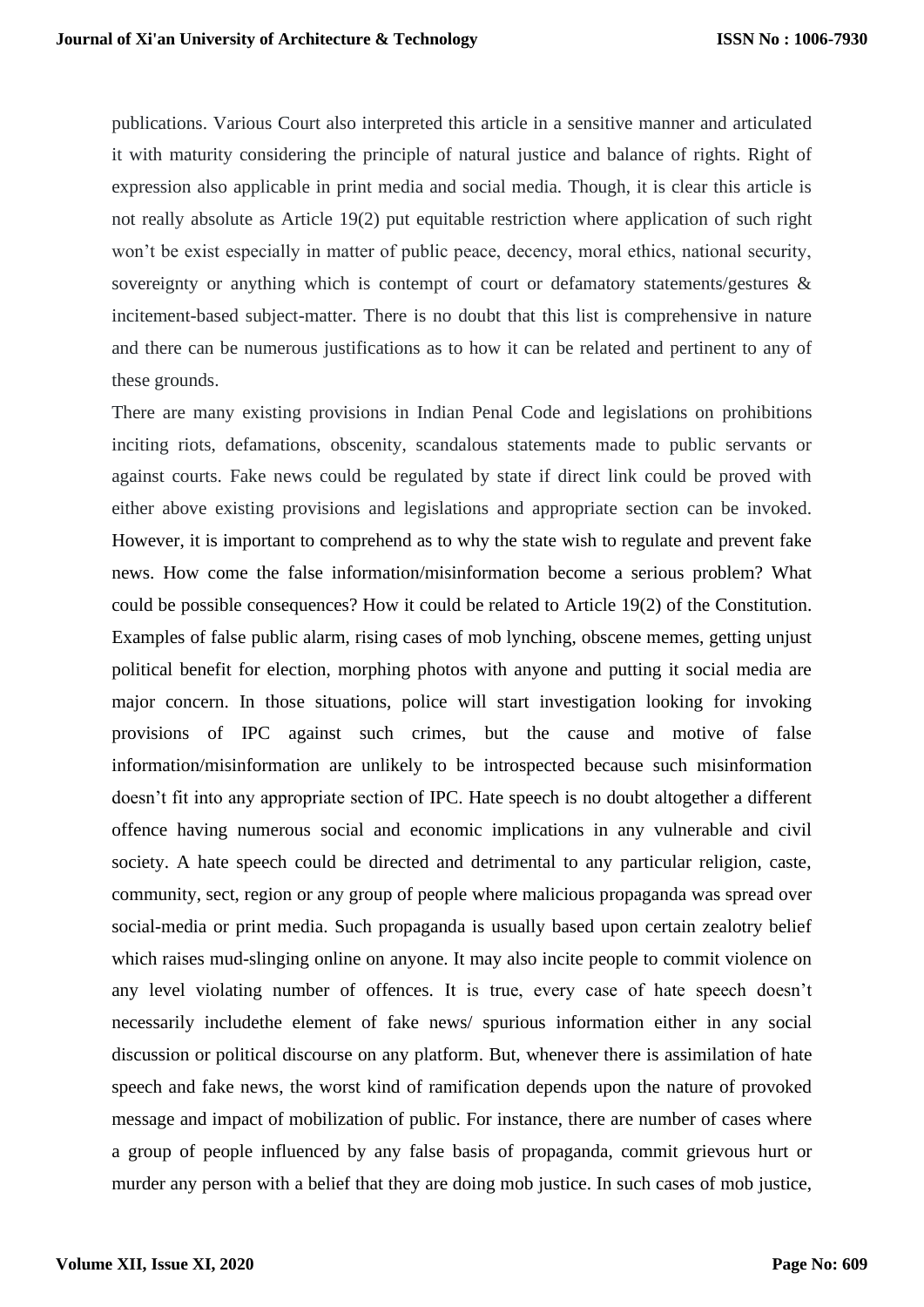there is mistaken identity of victim considering him/her as some kind of witch or child kidnapper or anyone who is going to commit any serious offence. In many of such fake newsbased mob justice, people usually take law into their hands because of the intensity of provoked content shared either on Facebook or WhatsApp by anyone and out of fear, such acts are executed. It is universally acknowledged fact that practice and propagation of free speech are necessary constituents of any democratic society where unreasonable restrictions are always discouraged. So, it is also true that every kind of hate speech including element of malicious and fake news is antithesis to democratic values and ethos in a civil society.

Thus, prevention and regulation of fake news will have difficult path ahead. Sometimes, there are certain false information which are created initially by twisting few facts of any true information, later when it was twisted further and understood differently during circulation. In these situations, it is possible the element of deliberate  $\&$  pre-concerted action may or may not exist. Those unverified statements and information spread quickly by sharing and circulating from one WhatsApp group to another and one Facebook group to another. Sometimes, it is difficult to track identity of rumour-based information as it was projected as true information and carried forward to numerous social media users. Most of the people accept exaggerated or false facts because they don't want to verify and understand the nuances, causes of such information. Their false belief is often based on opinion or assumptions generated by anyone else. Such false belief may become public opinion at later stage, which result into disturbance of public order and public peace.

Regulation of social media or print media against fake news and possible legislation is serious matter of deliberation as there is apprehension that such legislation may lead to obscurity. There is well-defined tenet of free speech and expression that any legislation which restrict and impede speech and expression must be explicit and unambiguous. Any type of obscure law which restrain speech is in itself unconstitutional. The reasons for such constraint on account of its inherent subjectiveness which could be comprehended in different ways. Even, the UN joint declaration on fake news made the observation that generic restrictions on circulation of information based upon dubious and obscure perception including fake news and misinformation, are incongruous with global benchmark for restraint on freedom of speech, should be abrogated. There is a matter of apprehension that an ambiguous legislation on fake news could restrict political dissension or any difference of opinion raised by any legitimate stakeholder. In fact, the UN Special Rapporteur on Freedom of Expression has also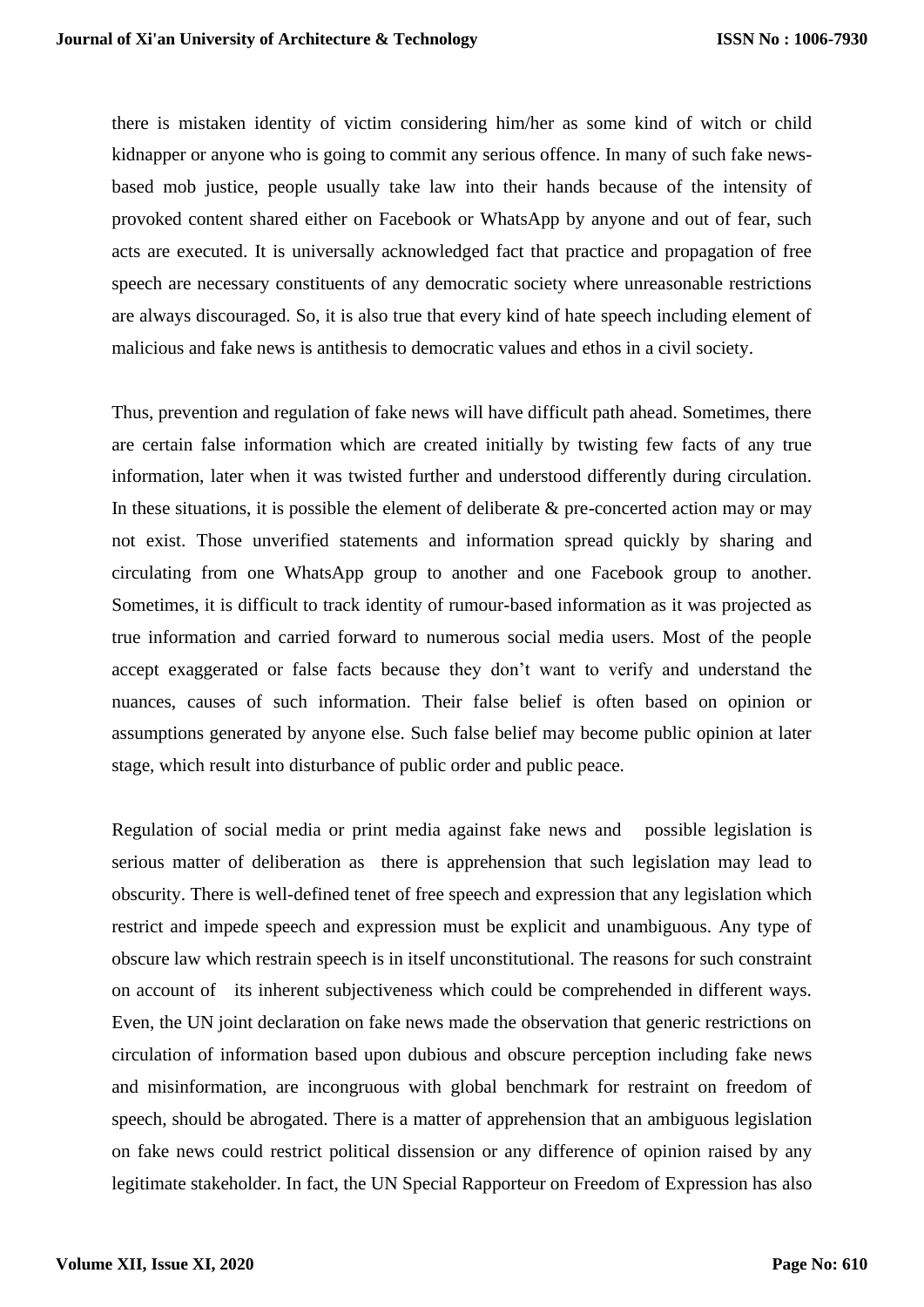criticized and discouraged any law of vague interpretation and excessive penalty where absolute power is conferred upon public officer to determine and prosecute any person sharing critical opinion against government or against political opposition members having sarcastic remark on policy matter. So, such issues related to fake news seems to be controversial and vulnerable in nature. Any kind of impetuous & careless remark and sharing of unverified statement may lead to serious legal ramification if such kind of law could be enforced in any democratic state which could be considered as travesty of justice. Thus, special rapporteur recommended for empowerment of free press and liberty of expression of thoughts along with overall regulation & check on prohibited acts. Even, the Supreme Court of India, while hearing a writ petition, recently reminded social-media, print media to follow sense of reasonableness and rationality and make sure unauthentic news/ information content having potential to cause disturbance of public peace and societal dismay must not be shared and propagated at such public platform. Soon after the judgment, Ministry of Information and Broadcasting sent official memorandum to secretary of Press Council of India and other broadcasting association for further dissemination of this notification to news channel and social-media entities for strict compliance of the judgment given by Supreme Court of India.

There is a matter of serious contemplation as to whether legal regulation of speech and expression of thoughts by press or anyone on any platform, is sufficient enough to tackle and dismantle the rising matter of fake news. It is important to do community-based awareness on integrity and genuineness of information shared and exchanged at various platforms. Apart from these awareness strategy, certain mechanism could be developed at state and central level to identify fake news/any kind of malicious information and appropriate action could be taken to remove the specific content and real information can be published. There are different nations like USA, which made huge investment in different innovation-based technologies for utilizing algorithm to have analytical comprehension about fake information and how does the information have been disseminated and got wide reach among masses and its immediate effects. There may be different anti-social elements who promote their propaganda by misusing false information. In those cases, UN has advised nations to promote self-regulation among various stakeholders and social-media users. It is further instructed that state must fulfil their obligations to encourage healthy ambience for having independent and unambiguous communication in print media, social media or any platform against biased ideological distorted facts and fake news. Besides these instructions, it has been contemplated that there is apprehension to tackle the fake news as it may result into censorship, suppression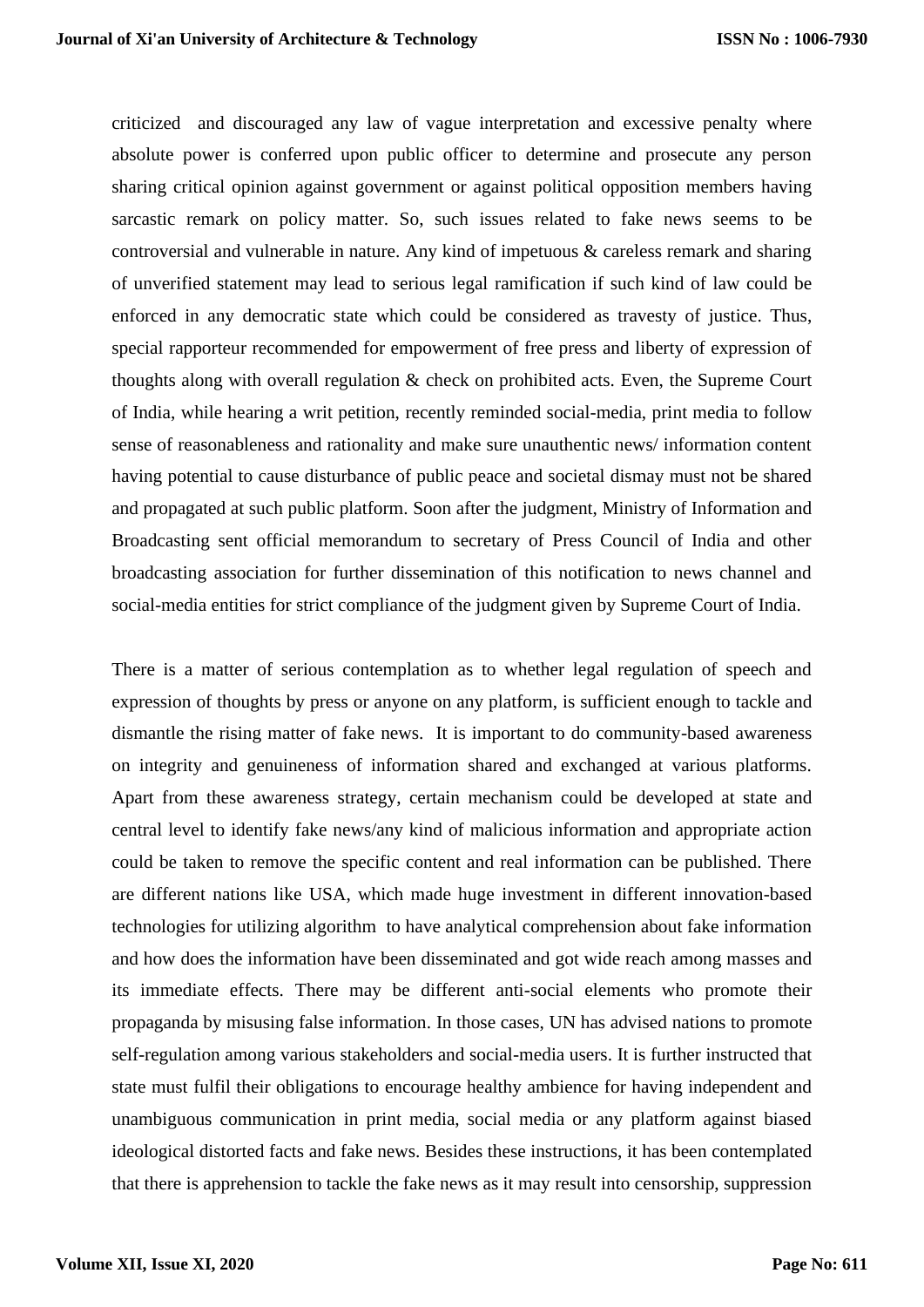of critical thought or any strong action which against human rights. Self -regulation or any regulatory framework must be established and executed in consonance with fundamental principles of human rights, encouragement of diverse opinion, societal uniformity where media stakeholders and social media users can realise their social obligations in the interest of public peace and authenticity of information. There is no doubt over the fact that verification process of any information/ news on various platforms, is tedious and such authentication require surety from state or state's authorised agencies where it could be clarified or rewritten only on the basis of conclusive evidence. So, it is desirable that government must play proactive role in verifying things where they can explore any possible kind of collaboration with any NGO or stakeholder to execute such multi-level task.

# **IV. ANALYTICAL VIEW OF LAW RELATED TO FAKE NEWS PASSED IN SINGAPORE**

Last year, a specific law on fake news was passed in Singapore named as Protection from Online Falsehood and Manipulation Act (POFMA),2019. The enactment existed mainly due to 4 reasons. and create mechanism to counter ramifications of such sharing of facts. Secondly, there have been many instances where it is proved that there is systematic collaborative effort to finance, promote certain location in Singapore which share and express false & fabricated information at numerous occasions. So, it is important to subdue that system which create many spurious and malicious information. Thirdly, it is important to create mechanism for detecting, restricting and securing against systematic unverified practice and different unauthorised abuse of online social media profiles and groups. Fourthly, it is equally essential to take crucial measures for searching true information based upon which paid news or information was created & shared /circulated for vested interest either for political or socio-economic reason. The lawmakers are certain about the fact that any type of malicious and hatred-based information spread very widely on cyberworld as it is considered as credible fact without any need of getting verified and it poses a major challenge to lawmakers. Sometimes, such action does not explicitly indicate the fact that whether it is just innocent humour or serious violation of law resulting into breach of public peace and threat to nation. There is attempt made by legislators to resolve this complexity through this legislation. Interestingly, one of the leading provision (Article 7) of this legislation states if information or news will be considered as fake and appropriate action will be taken if it fulfil two criteria. Firstly, it should be false expression of information. Secondly, the transmission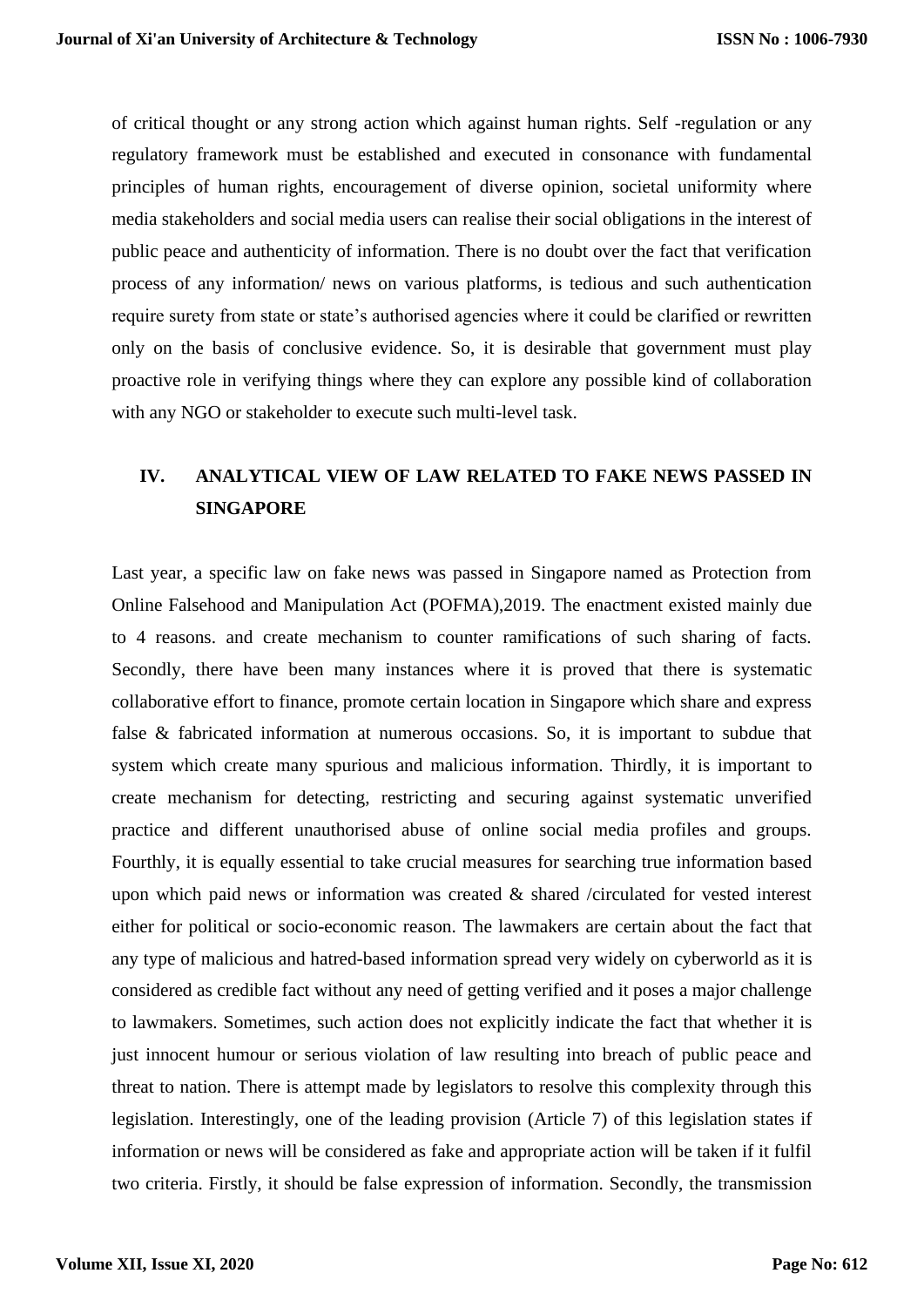of such untrue information/news adversely affect integrity and social security of Singapore or something detrimental to the interest of community health, security, public peace or economic aspect of the state , or be detrimental to the inter-relation of Singapore with different nations or something which adversely affect the electoral process, provoke expression of malicious hate campaign, ill- will or reduce trust of pubic in the society. The legislation empowers any minister in the Government of Singapore to put such news/information as fake and determine suitable action to tackle such transmission of information. This legislation got mixed response from common people, media-persons and IT sectors. One of the important salient features is that it gives specific powers to government to take drastic action by adopting strategic approach. However, the act provides the right of appeal to the party at every stage. Even, the legislation was appreciated over the fact that it distinguishes between real fact and opinion. The statement of fact was interpreted as expression of certain information made by a prudent person after his visible/ocular/aural observation.

The notification of corrected information/news together with spurious expression of facts by responsible internet intermediaries will lead to more credibility of such online information/statement of facts because of verification and caused to reduction and removal of false subject. However, there are some leading MNCs like Google, etc has raised their reservation on the application of POFMA 2019 by responding that such legislation court create obstacle emerging innovation and technology which is an important part of IT sector. They also opined that this law could be utilized to restrict liberty of expression and it can become a clear obstacle to free and unrestricted internet. Though, legal experts and ministers of Singapore emphasized over the fact that such law is crucial as social media tools and hitech entities can't be relied for its own self-regulation. Though, the real challenge exist in the efficient execution of this legislation. There is a matter of contemplation that whether delegated obligations & power on ministers to determine a specific expression of fact/information is true or spurious in nature, as referred in the law related to fake news, is really compatible to administration of justice and impartiality. There is another apprehension raised by experts that, since the appeal provision is explicitly mentioned in the legislation, so judiciary may be overburdened with number of cases. It is also obligatory on every intermediary to keep a track on genesis of fake content spreading on its portal and mode of dissemination on any platform. It is true that not every spurious and false expression of facts have same kind of impact and ramification prejudicial to the interest of society like those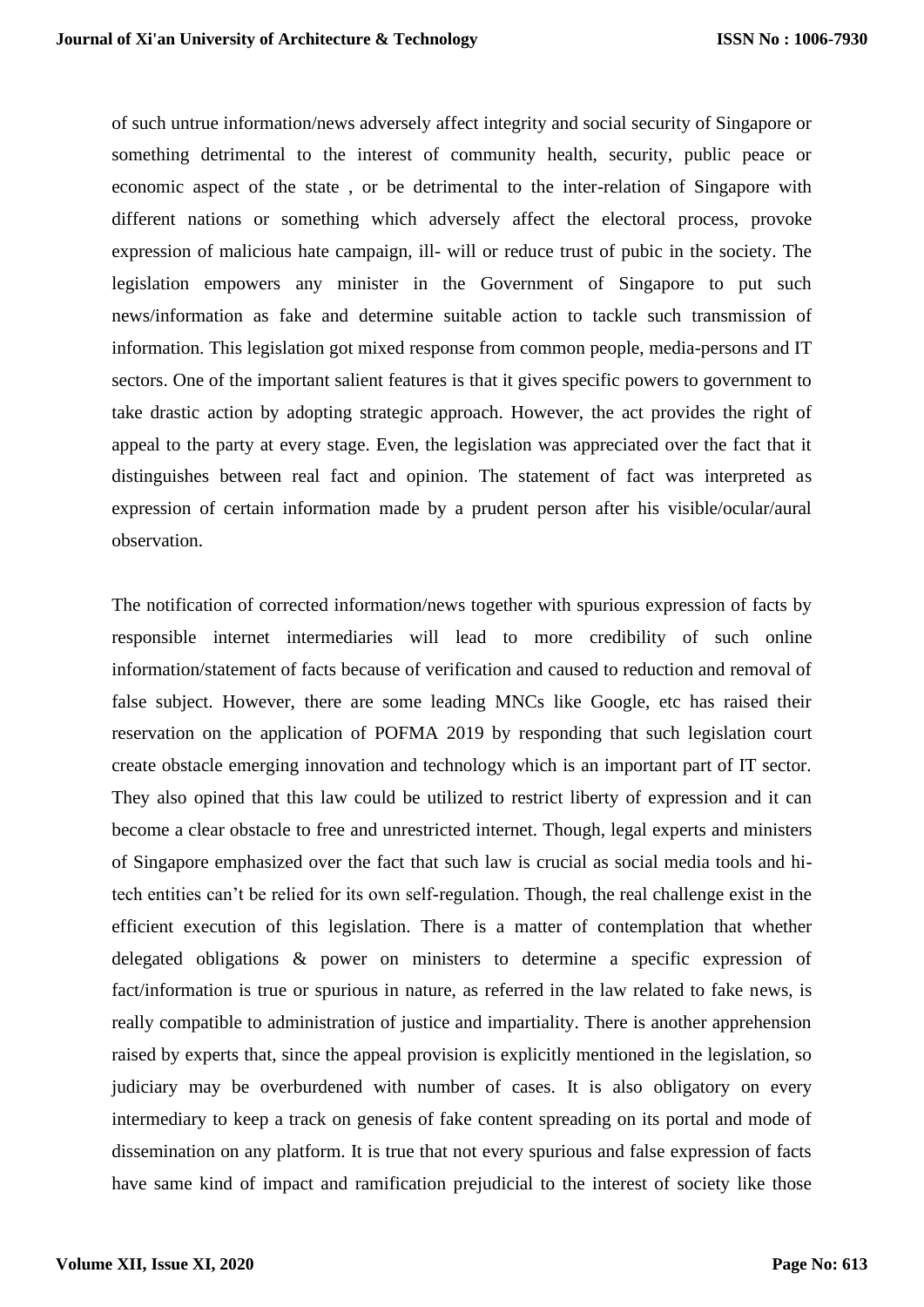false news followed with hate speech resulting into disturbance of public peace. So, it is substantial to note that the nature and mode of propagation of false message and its capacity to become viral are the determining factor to attract the psyche of common people and result into numerous sharing of such information. However, this particular perspective has not been contemplated in POFMA,2019.

## **V. THE MENACE OF FAKE NEWS IN SOCIAL-MEDIA:INDIAN CONTEXT**

Apart from print press, it is clear that social-media tools are quite famous and accessible to masses in general across any age group, caste, religion, gender or income-based class, etc. It is also more accessible to like-minded people having similar interest in social thought, ideology, political opinion, who involved in creating, sharing similar pattern of message on these platforms. Thus, such platforms could be used in expanding and outreaching message/information of these coterie of people in a group or other groups. This kind of influence in social media platforms has definitely made paradigm shift in the socio-dynamics of communications. It has become unconventional norm that people started to have such discourse in virtual world as well as real world (physical meeting) irrespective of the fact whether such news-based discourse holds true or false. It is also true that most of people doesn't understand the difference fake/fabricated news and true information because of illiteracy and lack of mental faculty to verify the facts.

Few experts observed that a particular theory known as Uses and Gratification Theory actually applicable to social-media users as part of their convenience. This theory states that people usually share, like any message or information for passing time, entertainment and presumed acceptance of their belief on such post for their eventual gratification because of social psyche. The execution of such theory got great accomplishment in sharing political message/post especially in the large interest of electoral benefit in a competitive campaign.

Many fake and fabricated messages/posts were created and shared in every electoral phase across social-media platforms by almost all stakeholders of contesting political parties. Interestingly, it was also found that many political messages oriented pictures with false content and objectionable pictures having defamatory content posted and shared in numerous groups. At many occasions, the Election Commission of India(ECI) finds it very difficult to tackle the rising dissemination of fake news on social media platforms like Facebook, Twitter, WhatsApp, etc. During election period, specific grievance officer was appointed for each social media platform and the same decision was taken by these entities in consultation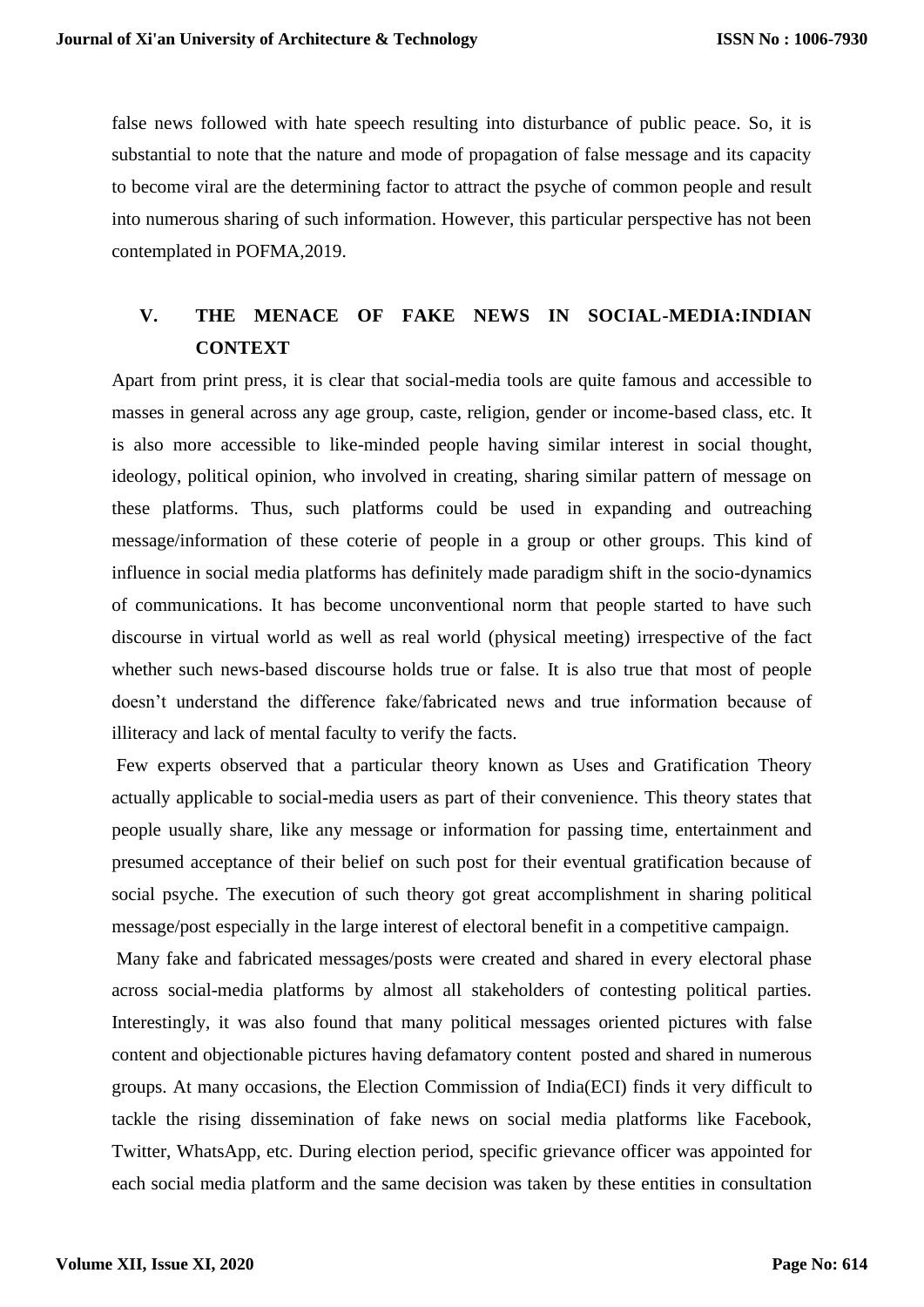with the ECI and Internet & Mobile Association of India. However, these grievance officer find it challenging to address the cases of fake news and hatred campaign as Model Code of Conduct doesn't specifically apply to supporters of political parties and numerous unofficial Facebook pages and Twitter accounts. Moreover, it is difficult for grievance officer to follow & look for fake news across one social media platform. In fact, there is no specific provision mentioned in the Representation of People Act,1951 which give legal power to designated grievance officer to investigate and detect the cases of fake news and their respective obligations & liabilities. Section 126 of the Representation of People Act, 1951 discuss about list of prohibitions of electoral campaign as societal meeting or in print media, etc during 48 hours before the day of voting. The specific provision doesn't refer as to how social-media platforms like Facebook, Twitter, etc could be regulated. Interestingly, there is no specific provision mentioned in the Representation of People Act ,1951 which defines fake news and specifically empower the ECI to take drastic action against make of such fake news which could have many serious adverse ramifications. Last year, when the ECI referred about role of intermediaries (social-media entities) within its Model Code of Conduct, where it is expected from intermediaries to inform ECI on possible violation related to ban on certain advertisement, specific speech by political parties during electoral phase. Many social-media posts were accordingly removed by ECI on Facebook, Twitter.

There is matter of contemplation as to whether the obligations of these social-media entities(intermediaries) limit only to intimation to ECI during election period. Interesting question may arise as to whether these intermediaries have any legal obligations to regulate such social media platforms and if it exists then, what type of measures can be taken. Earlier, Section 79 of Information Technology Act,2000 provide protection to the intermediary where no liability could be fixed on it based upon any information/ content shared or created by any third party on such social media platform. However, The Information Technology (Intermediaries Guidelines) Rules were introduced in the year 2011 and 2018. Now, as per Rules2018, it is incumbent upon intermediaries to intimate social-media users about regulation and private policy where users are not supposed to create, alter, share any message/content which could adversely affect health of public and societal security or anything is prejudicial to the interest of public order. As per the interpretation of latest amendment brought in the IT guidelines rules in 2018, now intermediary is empowered to disable access of the content shared or created by social media user. This law has made the intermediary accountable to the Government now and it is obligatory upon to trace the details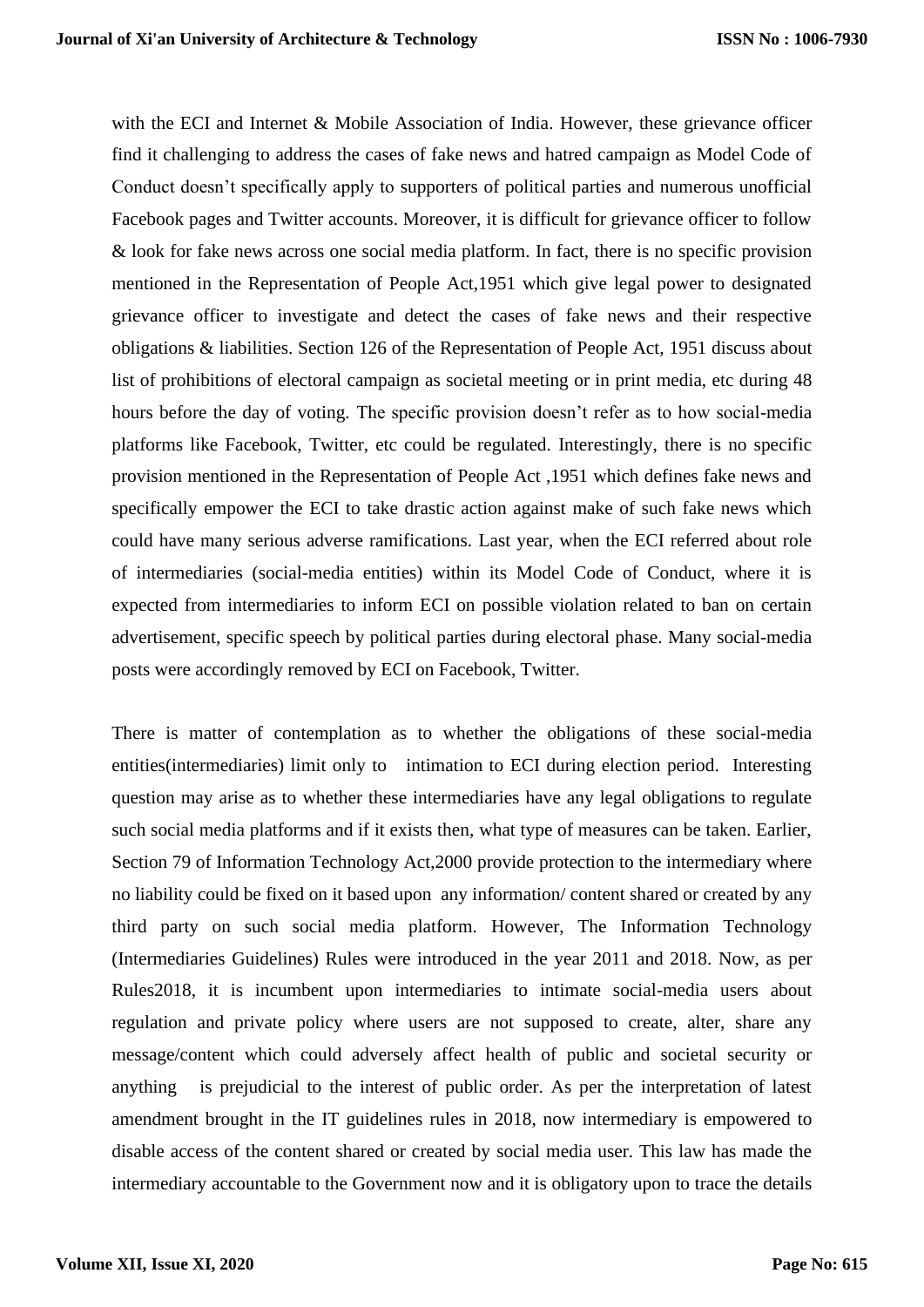of unlawful (fake) message and its originator. A report of cyber security issue should be made intermediary and submit to Indian Computer Emergency Response Team for appropriate action. Interestingly, Ministry of Information & Broadcasting went through the required amendment for authorization of news reporters & correspondents to control fake news and stated that strict adherence to code of conduct and journalism-based ethics is necessary for approval for authorization. Press Council of India or New Broadcasters Association will hear complaint of alleged fake news depending upon print media or electronic media respectively and its credibility has to be decided within 15 days, once it is proved as fake information as propagated by journalist, his authorization will be suspended. Though, similar kind of strict guidelines doesn't exist for intermediaries, but it is important intermediaries could draft strict rule for their self-regulation where such suspension of account can exist in all social-media platforms like Twitter, Facebook, WhatsApp, etc in case of proved fake news.

However, social media platform like WhatsApp find it extremely difficult to trace creation of fake or fabrication news because of its end to encryption feature. So, it has its own limitation for monitoring and surveillance over number activities which may be true or false.However, there is no provision referred in this particular IT Rules 2018 related to intermediary where what kind of action could be taken against intermediary in case non-performance of duediligence and obligation referred in the legislation. There is no doubt over that Facebook owned application WhatsApp has been extensively used by public over the number of years. It has become one of the most common mode for communication between two persons ( personal chat) or among various group members in a group. With increased dependence on such app and daily routine usage, many social media users are trying to get disadvantage and exploit it by creating and propagating fake news. Initially, its feature was flexible in nature and it is difficult to follow the cases of shared fake news/misinformation, fabricated & morphed pictures in various groups. With the passage of time, number of public violence, arson and lynching cases were reported, many NGOs, civil societies and government raised concerns and apprehension over the vulnerability features of WhatsApp. Finally, Facebook owned app decided to include new features like concept of labelling of forwarded messages and more powers given to WhatsApp administrator. The real question come whether labelling a message as forwarded one in any WhatsApp chat, is going to dismantle the fake news. It can only help in identifying the origin of such messages to who is originator of such message/content, but it is equally difficult to trace even the originator because of large dissemination of such forwarded fake messages in chain form in numerous groups.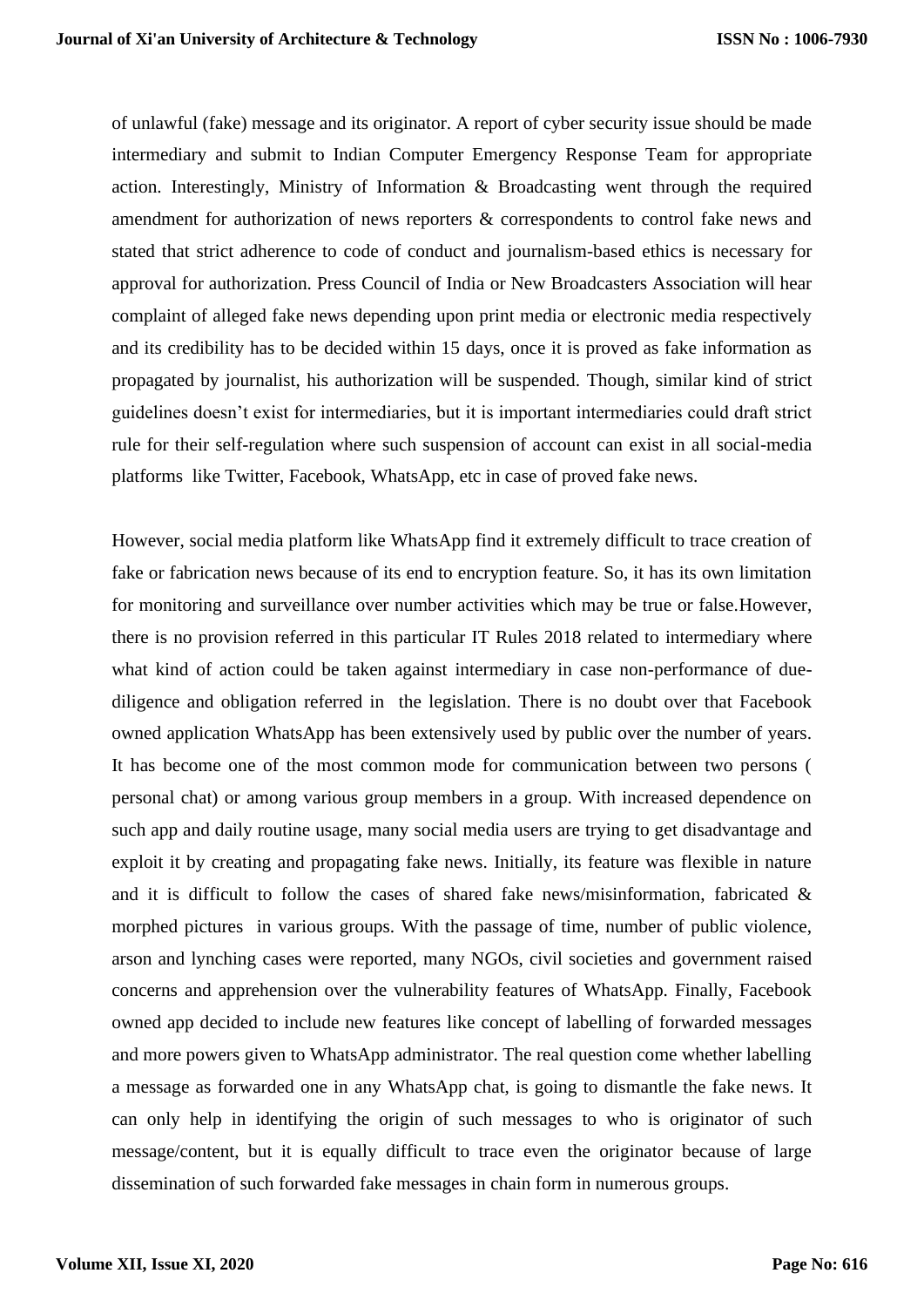There are certain additional features like two-step verification and privacy features where FAQ has been provided regarding hoax messages or doubtful links for general knowledge of a social-media user. In case, if any WhatsApp user face any problem, he can follow certain instructions. But these instructions are not sufficient enough to restrict and control the menace of fabricated and fake news. In the same way, specific power given to any WhatsApp group administrator or co-administrator to decide who can and which type of message can be posted in a group. Such limited power also can't resolve the issue of fake and fabricated news in WhatsApp application. That is why, there is need to constitute fake news monitoring cell which reporting officer could be appointed to seethe task of tracing, detection removal of post/message and taking penal action against perpetrators who create and propagate such fake content.

#### **VI. CONCLUSION AND SUGGESTIONS**

It is important to show determination and commitment to combat the rising cases of fake news and numerous misinformation through advertisement and campaigns. There are few lessons & observations which needs to be imbibed to tackle this menace in India. Firstly, it is important to acknowledge and realize the obligations of social-media intermediaries and different IT entities as essential bodies in maintaining state security and its technical skills and know-how have to be implemented for same purpose. Secondly, there are sufficient provisions mentioned in IT(Amendment)Act 2008 for supervising, observing and shutting internet websites and e-groups. ICT entities can play an active role in locating certain messages and texts which went viral and subsequent transmission analysis as to how and where the concerned message or text is quoted and result into commission of actions prohibited by law. Even, the restriction and regulation over forwarding of messages on social-media platforms will be considered as substantial step in a positive direction as it actually assists in reducing the propagation of such messages/texts.Cyber awareness in the society is third factor which will help in identifying and correcting false message came through any spurious content. As a result of such social and legal awareness, it will also restrict over spreading of such false messages. It is possible that certain social-media users, who remain anonymous or hid their real identity & address, are involved in creating original message which might be true or untrue along with propagation of the same. In such scenario, it is important that such originators or propagators should be tracked & detected in advance with the help of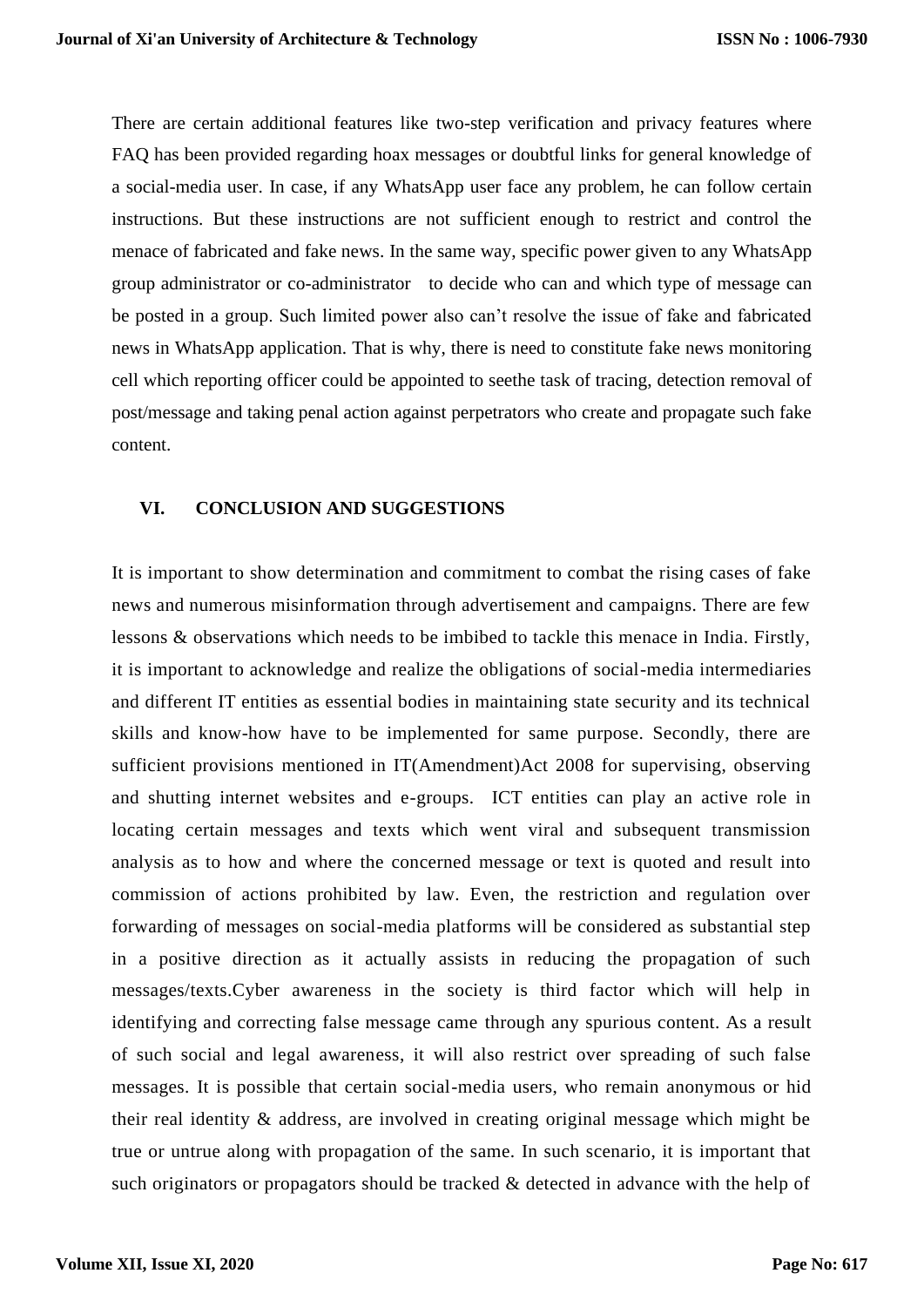cyber forensics or modern IT facilities. Such type of drastic actions will also help in prevention of possible crimes related to fabrication of electronic messages, fake news and creation of false information along with hatred elements. Fifthly, it is important that expeditious and strong measures have to be taken against such guilty individuals and entities which are resorted to dissemination of spurious contents and information inside and outside the territorial boundary of country. Sixthly, there is always possibility that menace of such fake news could be spread across border of the country in a systematic manner through numerous platforms, in those circumstances it is desirable for state to enter into cooperative arrangement with those specific nations where genesis of fake message could be tracked and identified and appropriate penal actions could be taken such organised criminals and prevent adverse ramifications of such fake news.

Now, there are few private fact-checking entities which are especially working on verifying number of e-sources on these social-media platforms, but such institutions should support from more public and private institutions as a part of collaboration to tackle the menace of fake news. Any kind of necessary surveillance over digital information/content won't affect right of privacy, in fact, it helps in empowering the rise of digital literacy in a democratic society and thus corrective measures could be taken by state authorities and intermediaries . It is important to bring necessary changes in the IT Guidelines (Intermediary) Rules,2018 where more accountability and liability could be fixed upon intermediary in case of nonaction against any unlawful activity/information including fake news within stipulated time period as the practice of self-regulation won't resolve the menace of fake news. The Press Council of India also needs to create model code of conduct for social media entities where concept of fake news and procedure to trace and tackle the problem of fake news could be well-defined and appropriate action could be taken against social-media users by enforcement team whose powers & obligations could be mentioned in the law related to Press Council of India. Similarly, appropriate changes should also be brought in the Representation of People Act,1951 where the case of fake news could be specifically tackled during election campaign in social media platforms by designated officer as delegated and empowered by the Election Commission of India. It is also desirable for social-media entities to adopt any automated hi-tech tool which help to trace and monitor fake and fabricated news. The collection of fake news/contents by such hi-tech tools should be legally recognized in the legislation and considered it as electronic piece of evidence against guilty person in the court. Thus, it is clear that fake news is such serious phenomenon which requires multi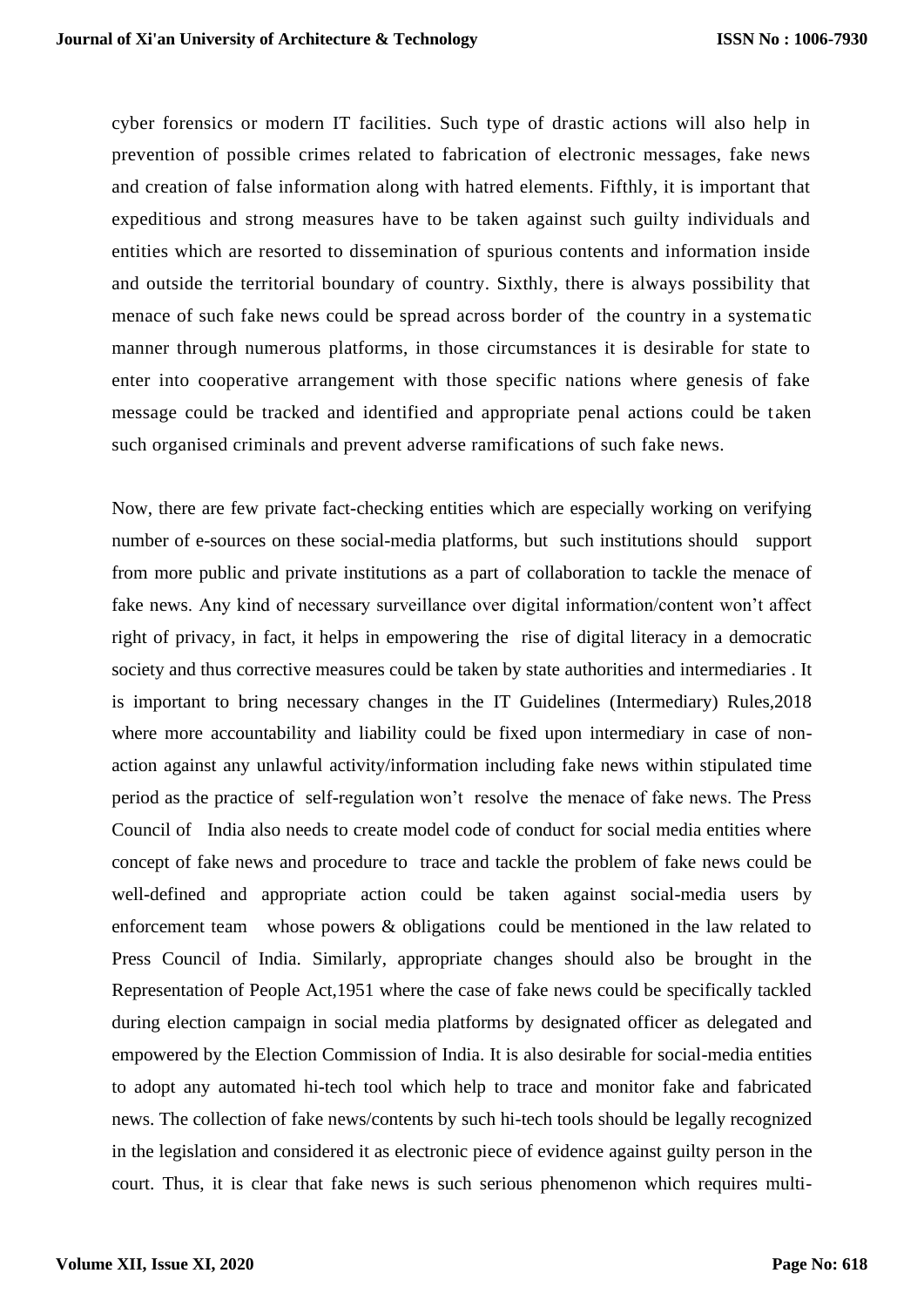dimensional effort including necessary changes in different laws related to information technology and election and establishment of standard operating procedure to detect, dismantle and cure the menace of fake news so that democratic values can be preserved.

### **VII. REFERENCES**

[1] Abhijeet Shirsat(2018), Echo-Chamber of Fake News, Introduction, Understanding The Allure and Danger of Fake News in Social Media Environments, A Dissertation Submitted to the Graduate College of Bowling Green State University in partial fulfilment of the requirement for the degree of Doctor Of Education. [https://etd.ohiolink.edu/!etd.send\\_file?accession=bgsu1530280814598288&disposition=inlin](https://etd.ohiolink.edu/!etd.send_file?accession=bgsu1530280814598288&disposition=inline) [e.](https://etd.ohiolink.edu/!etd.send_file?accession=bgsu1530280814598288&disposition=inline)

[2] Akhileshwari Reddy(2019, July23), Banning fake news endangers free speech, press freedom, Down To Earth. [https://www.downtoearth.org.in/news/governance/banning-fake](https://www.downtoearth.org.in/news/governance/banning-fake-news-endangers-free-speech-press-freedom-65594)[news-endangers-free-speech-press-freedom-65594.](https://www.downtoearth.org.in/news/governance/banning-fake-news-endangers-free-speech-press-freedom-65594)

[3] Alakh Alok Srivastava v. Union of India(2020) SCC Online SC 345.

[4] Ashish Chhibbar(2019,May 17), Singapore's Fake News Act: Lesson for India, IDSA Comment, Manohar Parrikar Institute For Defence Studies And Analysis. [https://idsa.in/idsacomments/singapore-fake-news-act-170519.](https://idsa.in/idsacomments/singapore-fake-news-act-170519)

[5] Bhavan Jaipragas & Dewey Sim(2019,December 21), Singapore's fake news law: protecting the truth, or restricting free debate?, South China Morning Post. [https://www.scmp.com/week-asia/politics/article/3043034/singapores-fake-news-law](https://www.scmp.com/week-asia/politics/article/3043034/singapores-fake-news-law-protecting-truth-or-restricting-free)[protecting-truth-or-restricting-free.](https://www.scmp.com/week-asia/politics/article/3043034/singapores-fake-news-law-protecting-truth-or-restricting-free)

[6] Carlo Morselli & David Décary-Hétu(2013) , Crime facilitation purposes of social networking sites: A review and analysis of the 'cyberbanging' phenomenon, Small Wars & Insurgencies, 24:1, 152-170. DOI: [10.1080/09592318.2013.740232.](https://doi.org/10.1080/09592318.2013.740232)

[7] David Lazer ,et al(2017, May 8), How the Fake News Spread, Combating Fake News: An Agenda for Research and Action, Harvard Kennedy School Shorenstein Center on Media ,Politics and Public Policy. [https://shorensteincenter.org/wp](https://shorensteincenter.org/wp-content/uploads/2017/05/Combating-Fake-News-Agenda-for-Research-1.pdf)[content/uploads/2017/05/Combating-Fake-News-Agenda-for-Research-1.pdf.](https://shorensteincenter.org/wp-content/uploads/2017/05/Combating-Fake-News-Agenda-for-Research-1.pdf)

[8] Freedom of Expression Monitors Issue Joint Declaration on 'Fake News', Disinformation and Propaganda(2017, March3), United Nations Human Rights Office of The High Commissioner[.https://www.ohchr.org/EN/NewsEvents/Pages/DisplayNews.aspx?NewsID=2](https://www.ohchr.org/EN/NewsEvents/Pages/DisplayNews.aspx?NewsID=21287&LangID=E) [1287&LangID=E.](https://www.ohchr.org/EN/NewsEvents/Pages/DisplayNews.aspx?NewsID=21287&LangID=E)

[9] Gautam Bhatia(2016, February 17), Free Speech and Public Order, The Centre For Internet & Society. [https://cis-india.org/internet-governance/blog/free-speech-and-public](https://cis-india.org/internet-governance/blog/free-speech-and-public-order-1)[order-1.](https://cis-india.org/internet-governance/blog/free-speech-and-public-order-1)

[10] M. Verstraete et al. (2017), Identifying and Countering Fake News, Arizona Legal